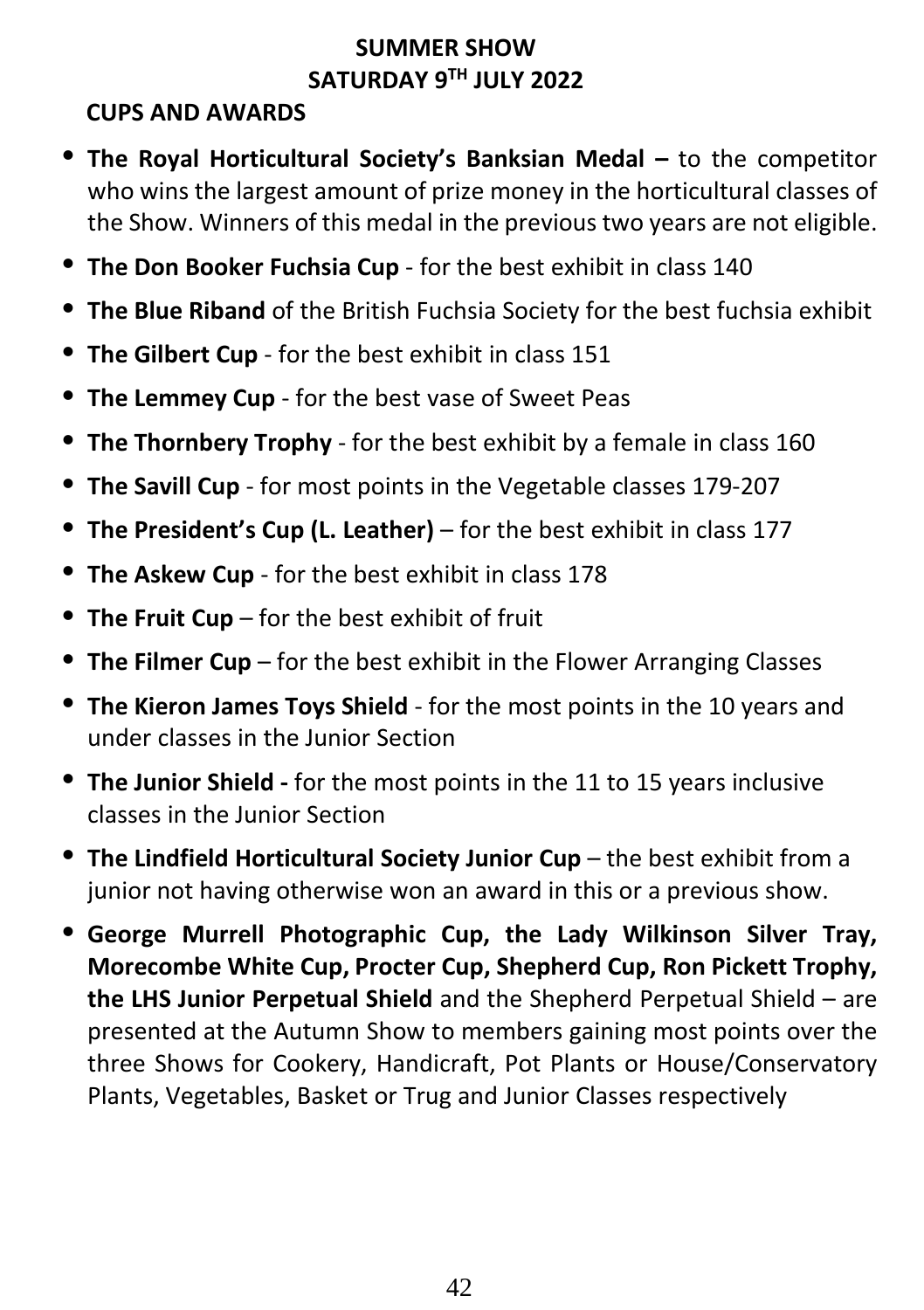# **FLOWERS**

#### **Unless otherwise stated mixed cultivars are allowed in a vase**

#### **RESTRICTED CLASSES 125 AND 126 ARE FOR EXHIBITORS WHO HAVE NEVER WON A FIRST PRIZE IN ANY PREVIOUS L.H.S. FLOWER CLASSES**

- 125. Mixed flowers, one vase
- 126. Fuchsia, one pot
- 127. African Violet, one pot
- 128. Antirrhinums, three stems, in one vase
- 129. Begonia, tuberous single flowered cultivar, in a pot
- 130. Begonias, two tuberous double cultivars, in separate pots
- 131. Begonias double tuberous, three cut blooms, any cultivar or cultivars
- 132. Carnations/Pinks, three stems, in one vase
- 133. One Clematis bloom floating in a bowl (bring your own bowl maximum size of 25cm or 10in)
- 134. Clematis blooms floating in a bowl (bring your own bowl maximum size of 25cm or 10in)
- 135. Delphinium, three spikes in one vase
- 136. Delphinium, one spike in a vase
- 137. Fuchsia blooms floating in a bowl (bring your own bowl maximum size of 20cm or 8in)
- 138. Fuchsias, four blooms, staged in containers supplied by the Society
- 139. Fuchsias, six blooms, not less than four cultivars, staged in containers supplied by the Society
- 140. **The Don Booker Fuchsia Cup** Fuchsia, one pot maximum diameter21cm(8in)
- 141. Pelargonium one pot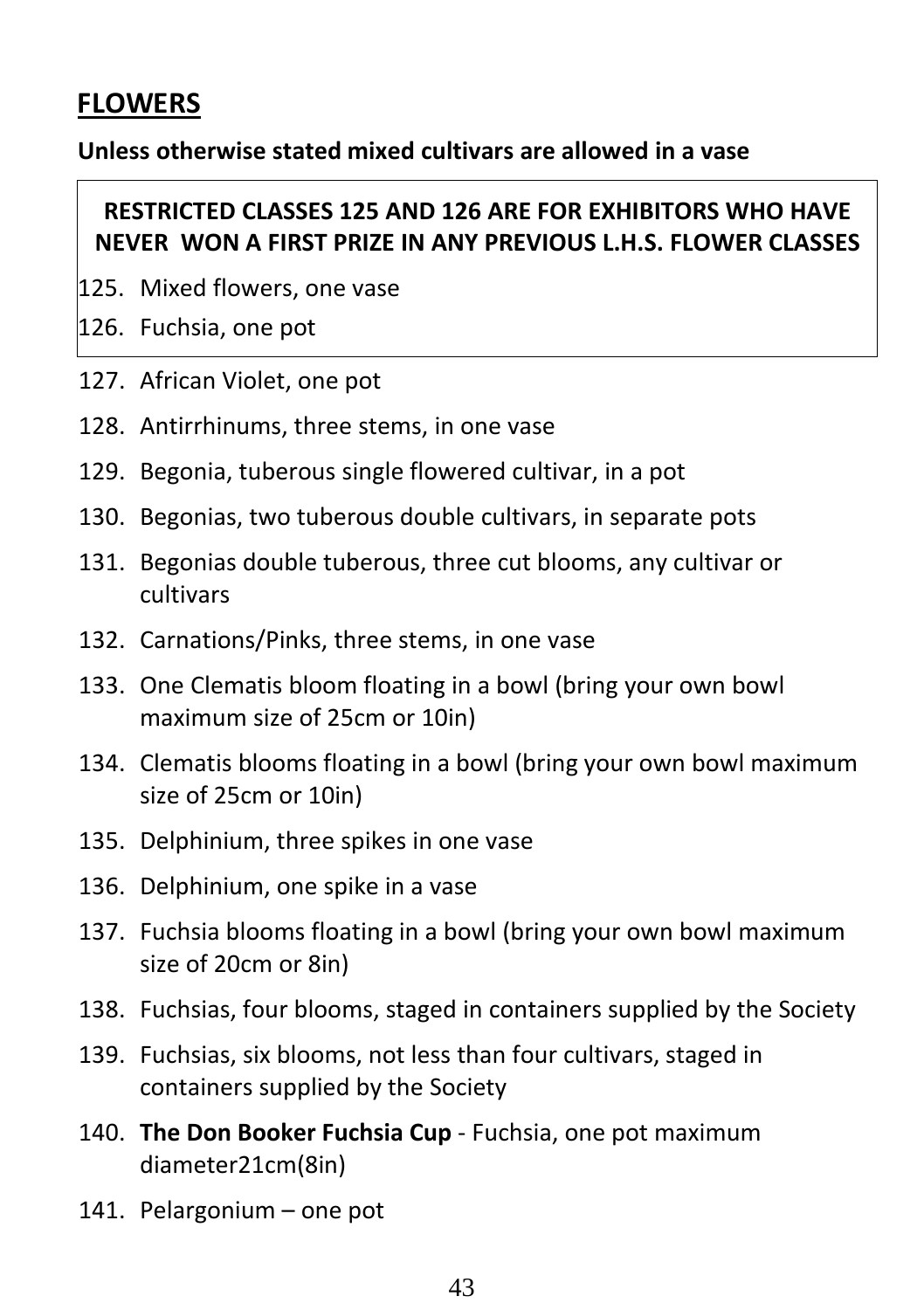- 142. Gladioli, three spikes, in one vase
- 143. Gladiolus, one spike, in a vase
- 144. Pansies or Violas, four blooms, staged in containers supplied by the Society
- 145 Pansies or Violas, six blooms, not less than four cultivars staged in containers supplied by the Society
- 146. Penstemon one stem, in a vase
- 147. Phlox, three stems, in one vase
- 148. Rose, one bloom, in a vase
- 149. Roses, Cluster Flowered (Floribunda), three stems, in one vase
- 150 Miniature rose, 3 stems in one vase
- 151. **The Gilbert Cup** Roses, Large Flowered (Hybrid Tea), three blooms, in one vase
- 152. Sweet Peas, six stems of not less than two cultivars, in one vase
- 153. Sweet Peas, six stems, in one vase
- 154. Sweet Peas, nine stems of not less than two cultivars, in one vase

| <b>Prize Money for class 155</b>                                         | <b>First</b>  | £2.50 |  |
|--------------------------------------------------------------------------|---------------|-------|--|
|                                                                          | <b>Second</b> | £1.50 |  |
|                                                                          | Third         | £1.00 |  |
| 155. Sweet Pea Championship - Sweet Peas, 3 distinct cultivars, 3 vases, |               |       |  |
| 6 stems in a vase                                                        |               |       |  |

- 156. Any flower not mentioned in classes 127 to 155, one bloom, stem, spike or spray, in a vase
- 157. Mixed flowers, raised from seed by the exhibitor during the 12 months preceding the show, in one vase
- 158. Flowering shrubs, excluding roses, three stems, in one vase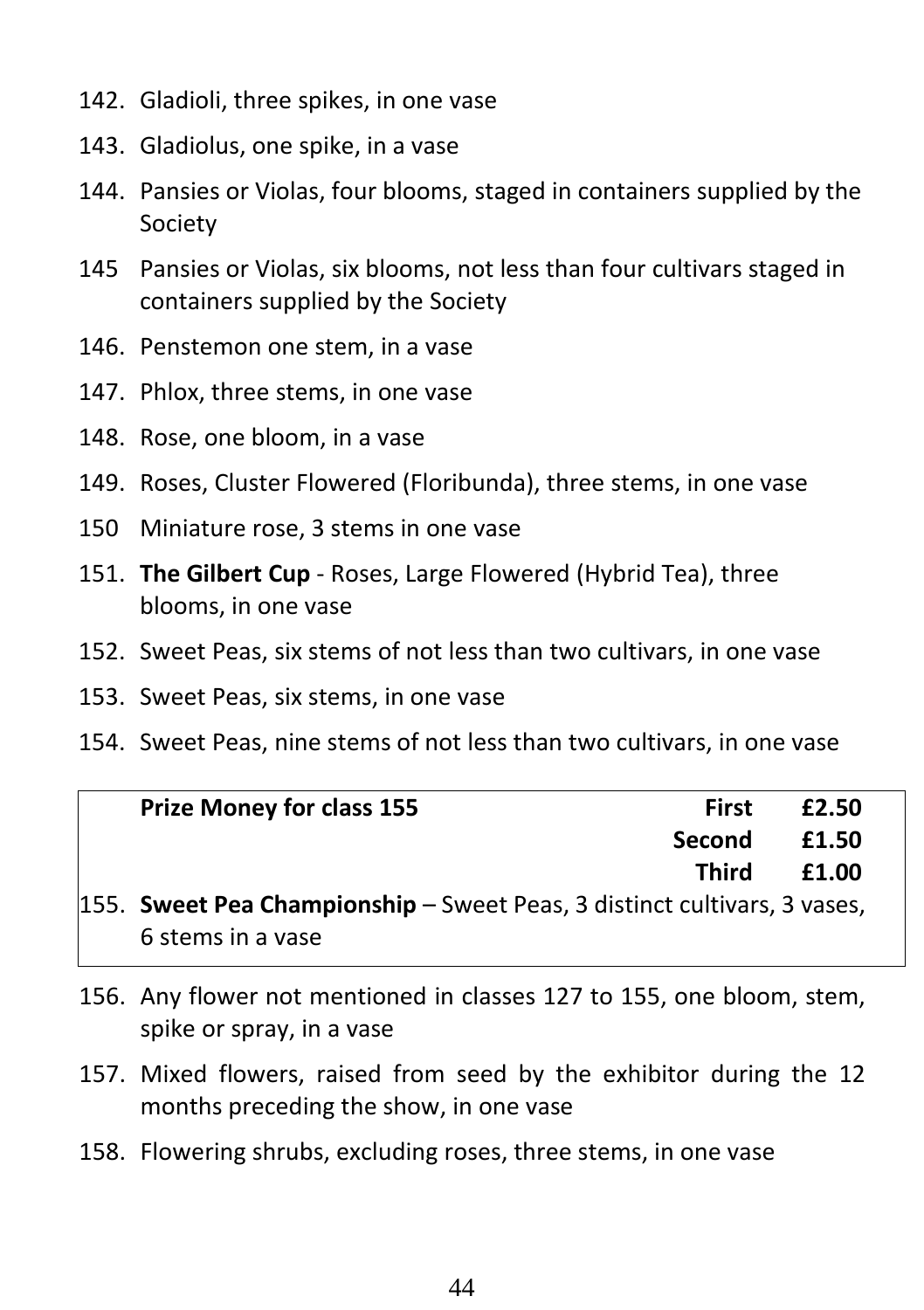- 159. Perennial flowers, excluding shrubs, two cultivars, one bloom/stem of each, in one vase
- 160. **Thornbery Trophy** Mixed flowers and foliage, not less than six cultivars, staged for all round effect, in one vase. [This means that they are judged from the 'front, back and sides' and not just 'front on'] [The female entrant having the best exhibit will be awarded the Thornbery Trophy, male entrants compete for prize money]
- 161. A simple arrangement in a traditional English tea cup of flowers picked from a garden or allotment. The flowers are not expected to be of a perfect exhibition standard, but what you would expect to find in a home. The aim is to achieve a pleasingly simple effect, not floral art. Class 161 to be judged by the public & the result given at the prize giving. A special prize will be awarded.
- 162. Annual, one pot
- 163. Flowering pot plant, other than those within their own class in this Section (max size of pot 25cm/10in)
- 164. Foliage pot plant, other than those within their own class in this Section (max size of pot 25cm/10in)
- 165. A Fern in a pot (max size of pot 25cm or 10in diameter) grown in a house or conservatory
- 166. One pot or tub containing three or more plants suitable for a patio
- 167. Hanging basket competition. A hanging basket of flowers or foliage or vegetables, or any combination thereof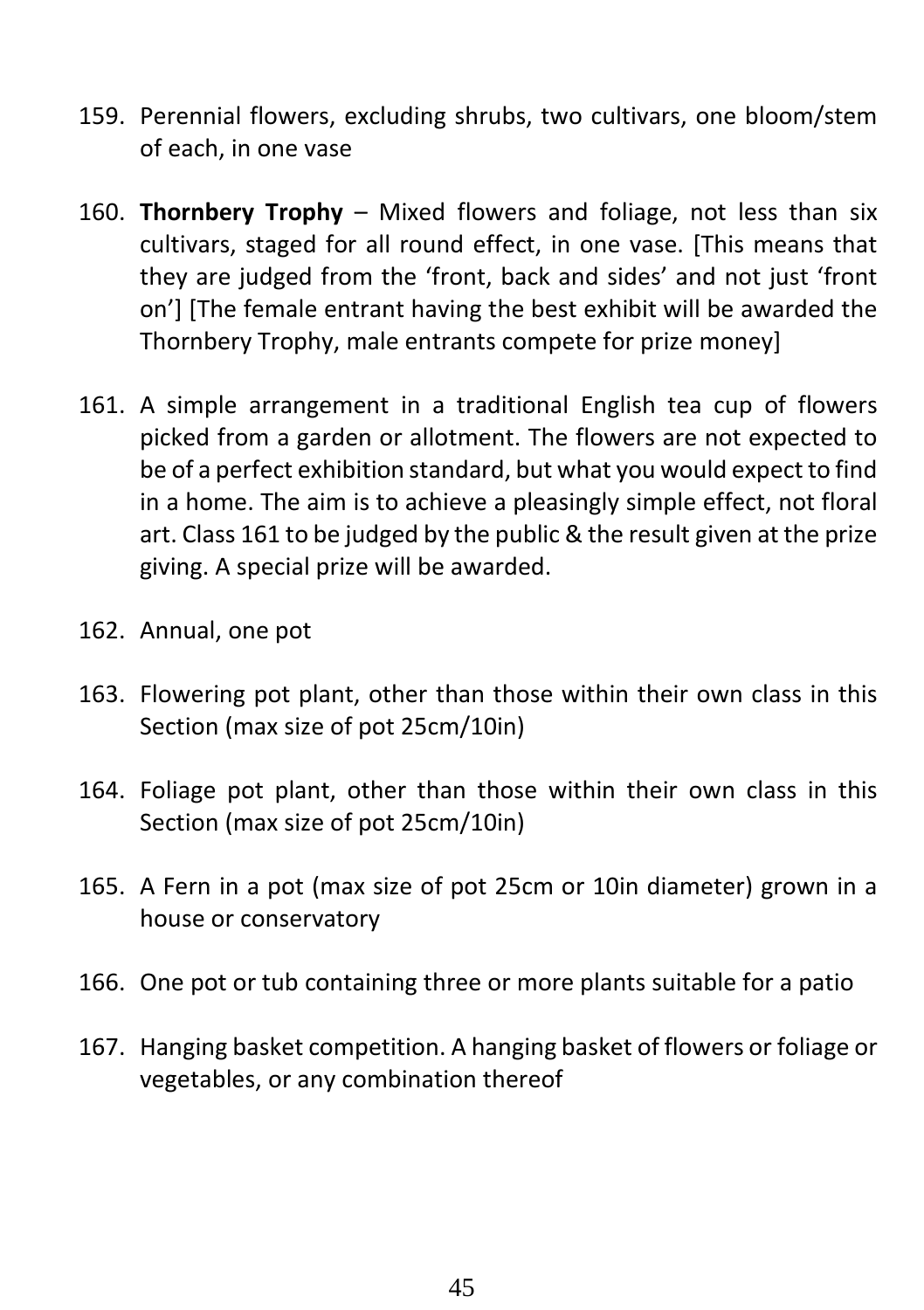## **FRUIT**

## **Each exhibit in every class must consist of one cultivar only**

#### **Plates will be provided for all classes**

- 168. Blackcurrants (on strigs), approx.100g
- 169. Currants, Red or White (on strigs), approx.100g
- 170. Gooseberries, ten
- 171. Raspberries, ten
- 172. Strawberries, excluding alpine, eight
- 173. Any other fruit not listed in classes (see rule 19)

| <b>Prize Money for classes 174</b>                                    | <b>First</b>  | £2.50 |  |
|-----------------------------------------------------------------------|---------------|-------|--|
|                                                                       | <b>Second</b> | £1.50 |  |
|                                                                       | Third         | £1.00 |  |
| 174. Summer Fruit Championship - a collection of three kinds of fruit |               |       |  |
| (see page of "Collections" for quantities to stage).                  |               |       |  |

# **VEGETABLES**

**Each exhibit in every class must consist of one cultivar only**

**Plates will be provided for all classes**

## **RESTRICTED CLASS 175 – 176 IS FOR EXHIBITORS WHO HAVE NEVER WON A FIRST PRIZE IN ANY VEGETABLE CLASS**

175. A mini collection of three kinds of vegetables, one of each kind

176. A collection of three kinds of culinary herbs, in a jar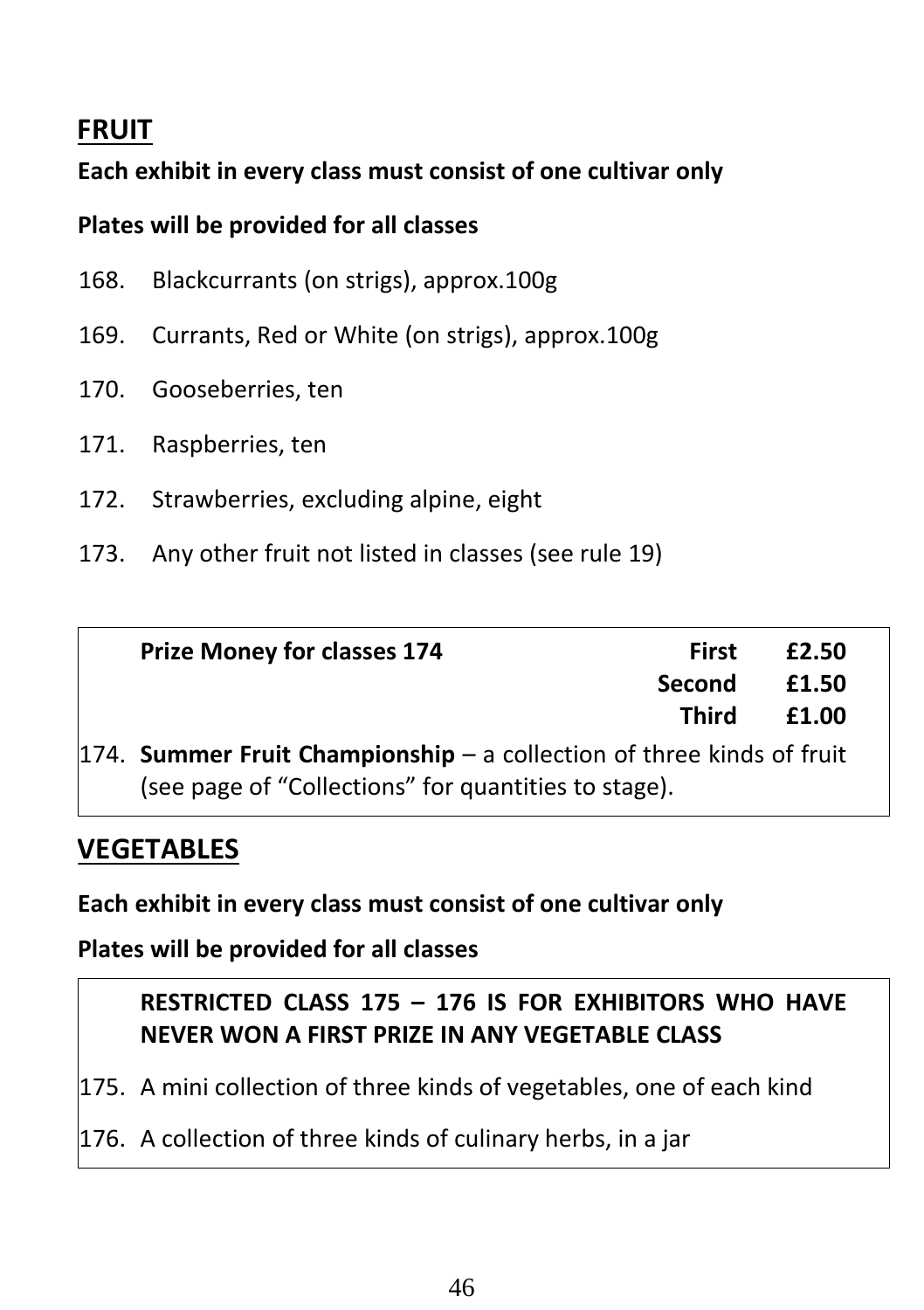**Prize Money for classes : 177 and 178 First £2.50**

**Second £1.50**

**Third £1.00**

- 177. **The President's Cup (L Leather)** <sup>A</sup> collection of four kinds of vegetables, (maximum space 61cm by 61cm) (see page of "Collections" for quantities to stage)
- 178. **The Askew Cup** A collection of three kinds of vegetables, (maximum space 61cm by 61cm) (see page of "Collections" for quantities to stage)
- 179. Beans, broad five pods
- 180. Beans, French five pods
- 181. Beans, runner five pods
- 182. Beetroot, three
- 183. Cabbage, two
- 184. Carrots, three
- 185. Courgettes (with or without flowers attached) three
- 186. Cucumber, grown under protection, one
- 187. Cucumber, outdoor grown, one
- 188. Lettuce, two
- 189. Onions, large exhibition, three
- 190. Onions, 250g or under, three
- 191. Onions, green salad/ Spring six
- 192. Garlic, three bulbs
- 193 Peas, nine pods
- 194. Peas, Mange Tout or Snap, five pods
- 195 Potatoes, white, three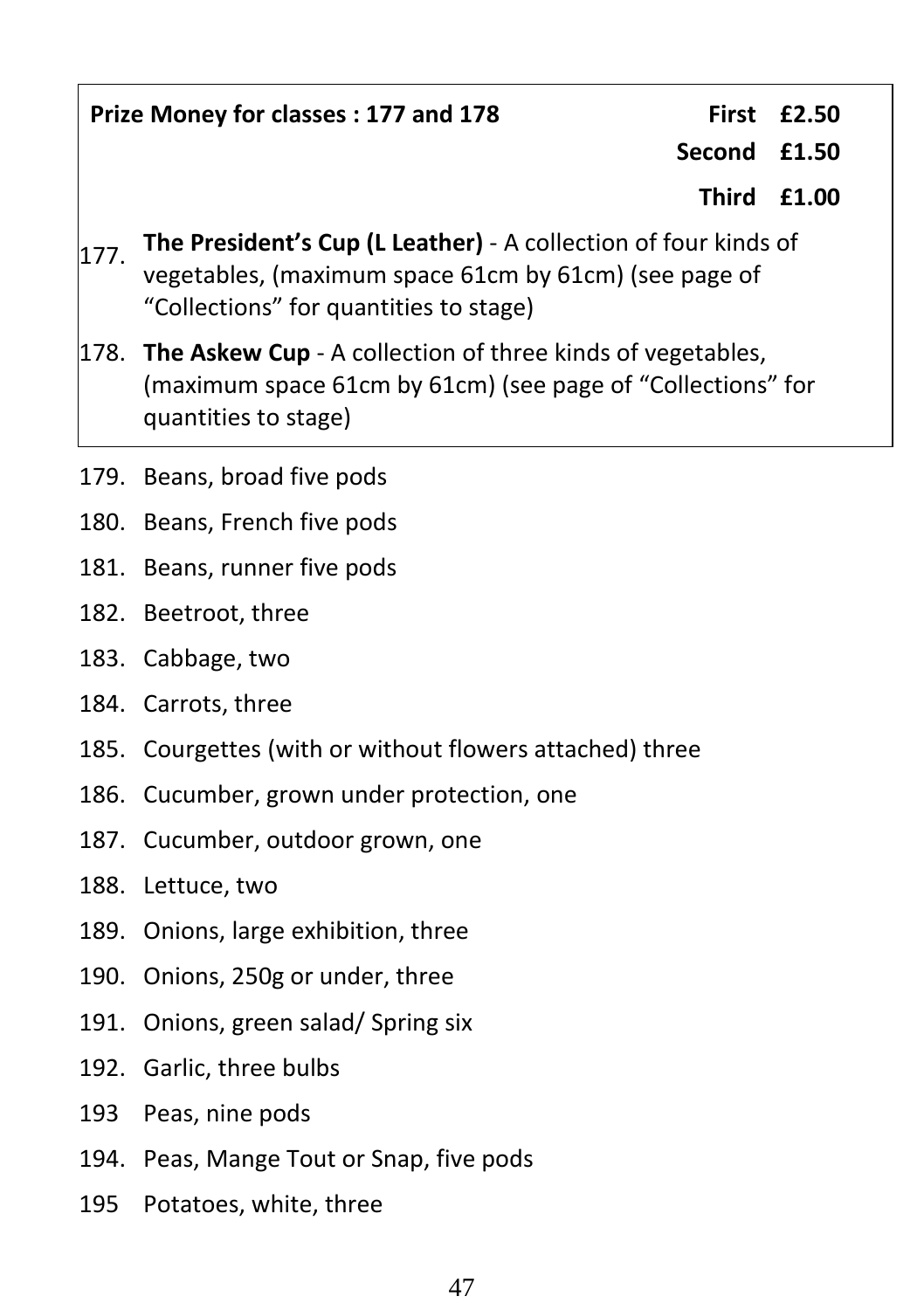|     | <b>Prize Money for class 197</b>                                    | <b>First</b><br>Second<br><b>Third</b> | £2.50<br>£1.50<br>£1.00 |  |
|-----|---------------------------------------------------------------------|----------------------------------------|-------------------------|--|
|     | 197. Potato Championship – two cultivars, four of each (8 in total) |                                        |                         |  |
|     | 198. Radishes, five                                                 |                                        |                         |  |
| 199 | Shallots, six                                                       |                                        |                         |  |
|     | 200. Tomatoes, large, two                                           |                                        |                         |  |

- 201. Tomatoes, medium, five
- 202. Tomatoes, small fruited, cherry or small plum cultivars, seven
- 203. A collection of five kinds of culinary herbs, two stems of each in a jar
- 204. The most misshapen or humorous vegetable
- 205. One pot containing one or more growing culinary herbs
- 206. Any other vegetable not already listed, one dish (see rule 19)
- 207. A collection of salad vegetable any 3 kinds

# **BASKET OR TRUG**

#### **Prize Money for classes 208 First**

**Second £2.50 £1.50**

> **Third £1.00**

 $208.$  A basket or trug containing a selection of seasonal vegetables, fruit or flowers or any combination thereof. To be judged on equal merits of quality, variety and presentation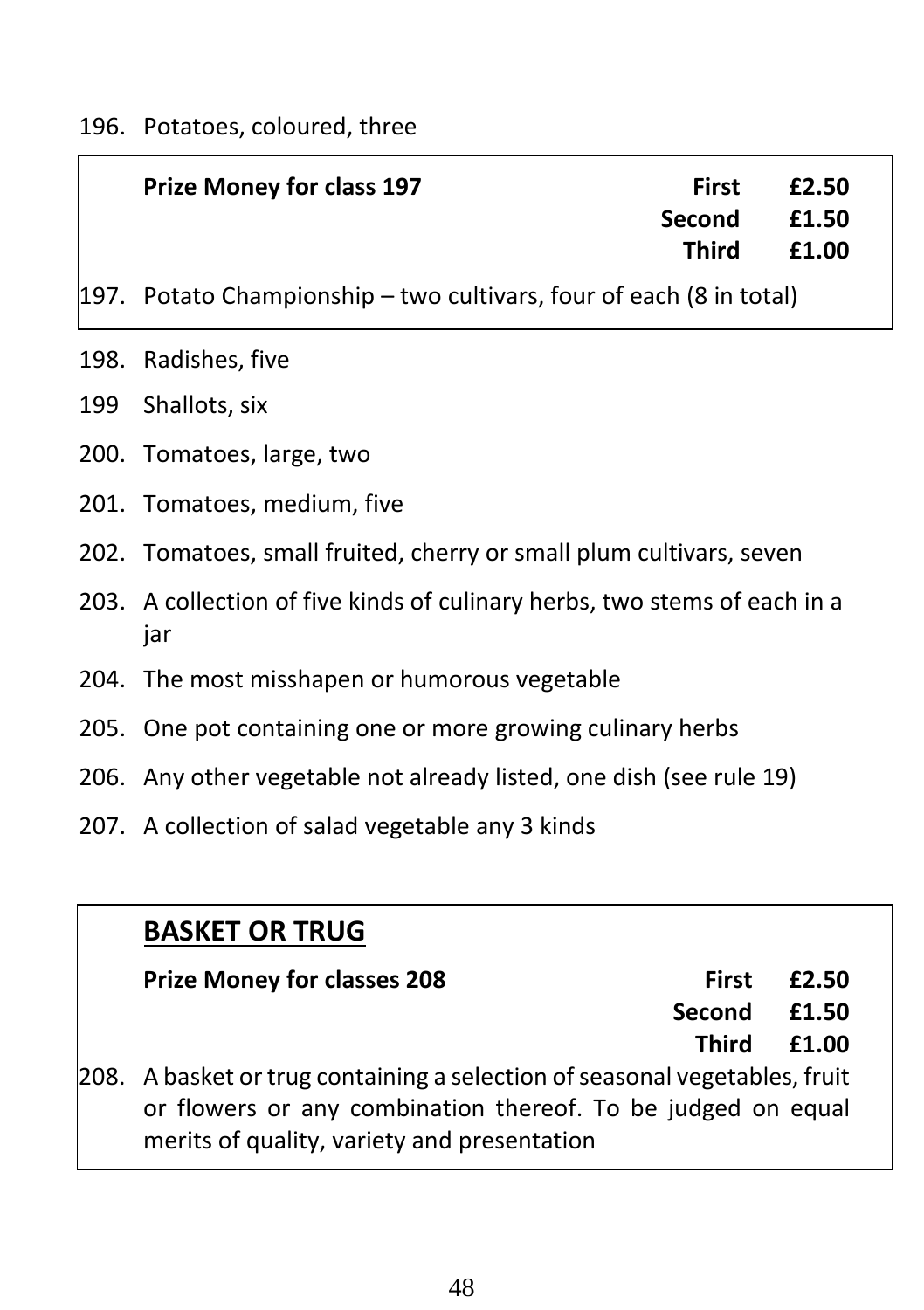# **TOP TRAY COMPETITION**

#### **Prize Money for classes 208 First**

**£2.50**

**Second £1.50**

> **Third £1.00**

209. A tray (maximum space 61cm by 61cm) including home grown flowers, vegetables and fruit. Flowers in 1 jam jar, vegetables  $-2$ kinds, fruit  $-2$  kinds (see page of "Collections" for quantities of vegetables & fruit to stage).

# **FLOWER ARRANGING**

**With the exception of petite class 213 and class 211 all entries must be arranged in the hall either on the Friday evening or the Saturday morning of the exhibition, and in accordance with the Show Timetable.**

| Prize Money for classes: 210-212                                                                                                                                                         | <b>First</b> | £2.50 |
|------------------------------------------------------------------------------------------------------------------------------------------------------------------------------------------|--------------|-------|
|                                                                                                                                                                                          | Second       | £1.50 |
|                                                                                                                                                                                          | <b>Third</b> | £1.00 |
| In addition, a payment of £2 per entry will be made to each<br>entrant in classes 210, 211, & 212.                                                                                       |              |       |
| 210. 'Freestanding' An exhibit to be arranged on the floor of the Show<br>ing Hoowing the College of Service of the London College of the College of College of College of College of Co |              |       |

- Hall. No height restrictions but with a maximum width of 3ft 36in/92cm per arrangement
- 211. 'Tutti Fruity' An exhibit with a maximum width of 18in/46cm
- 212. 'Celebration' An exhibit with a maximum width of 18in/46cm
- 213. 'Cushion of flowers' An exhibit with a maximum size of 6in/15cm in width, height and depth.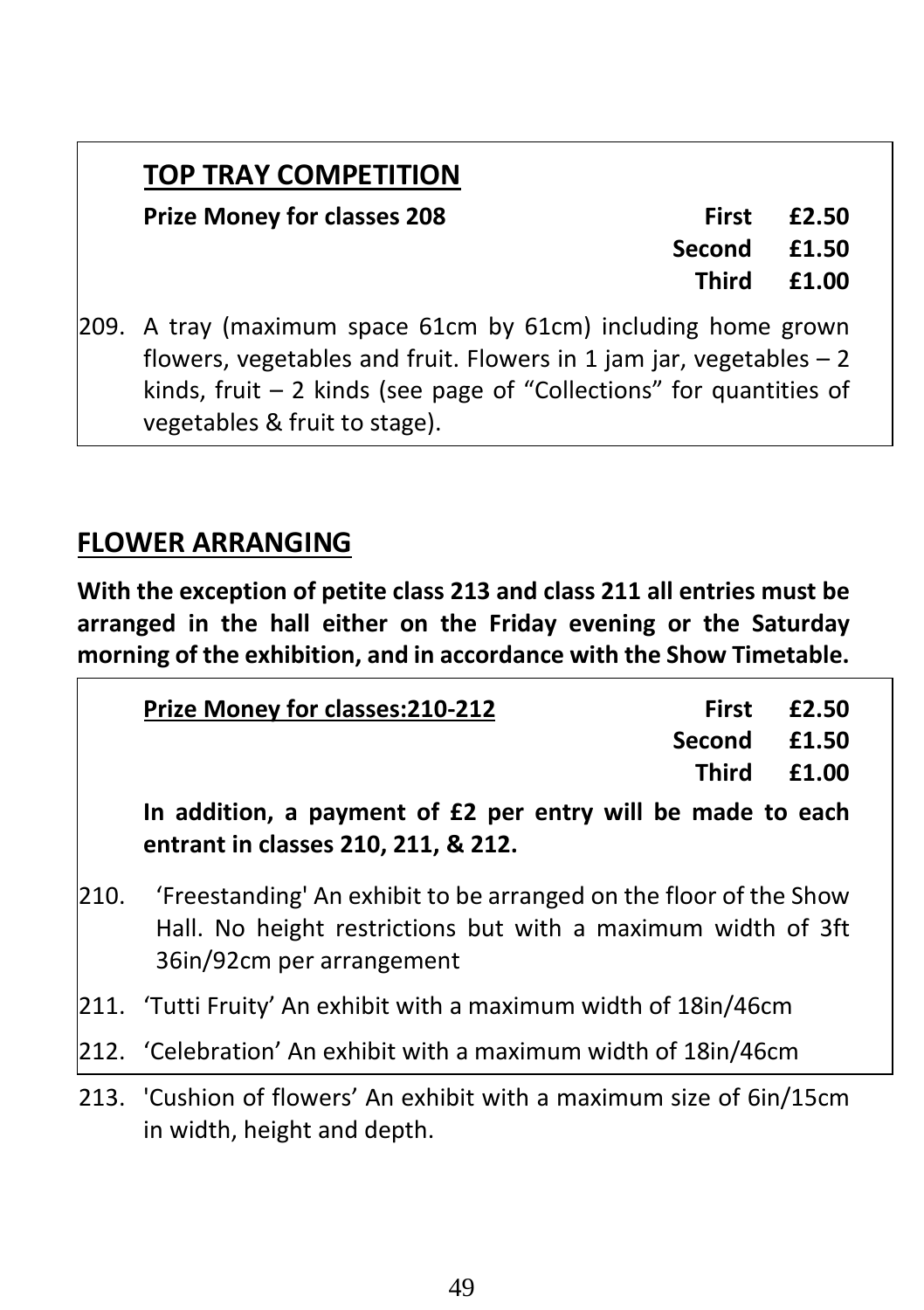#### 214. **NEW: SUMMER DISPLAY COMPETITION**

Take a picture of any part of your gardening space. This can be a collection of pots, a view of a border or section of a border, or your allotment. Provide a list of the plants on display. Precise cultivars would be helpful, but if not available a general list will suffice. Entries will be judged on the overall effect; your aim should be to create a planting scheme which can be reproduced by others.

# **COOKERY**

**All open food to be covered with cling film and appropriately sized plates used.**

#### **ALL COOKERY CLASSES ARE SPONSORED BY THE BENT ARMS HOTEL**

- 215. Jar of Soft Fruit Jam or Jelly (Not less than 225g/8oz)
- 216. An Individual Summer Pudding
- 217. Six Ginger Biscuits
- 218. Nibbles to Serve With Summer Drinks. At least Two Varieties
- 219. What Can You Do With Beetroot? With Recipe
- 220. Four Vegetable Samosas
- 221. Victoria Sponge with Feathered Glace Icing
- 222. Fruit Loaf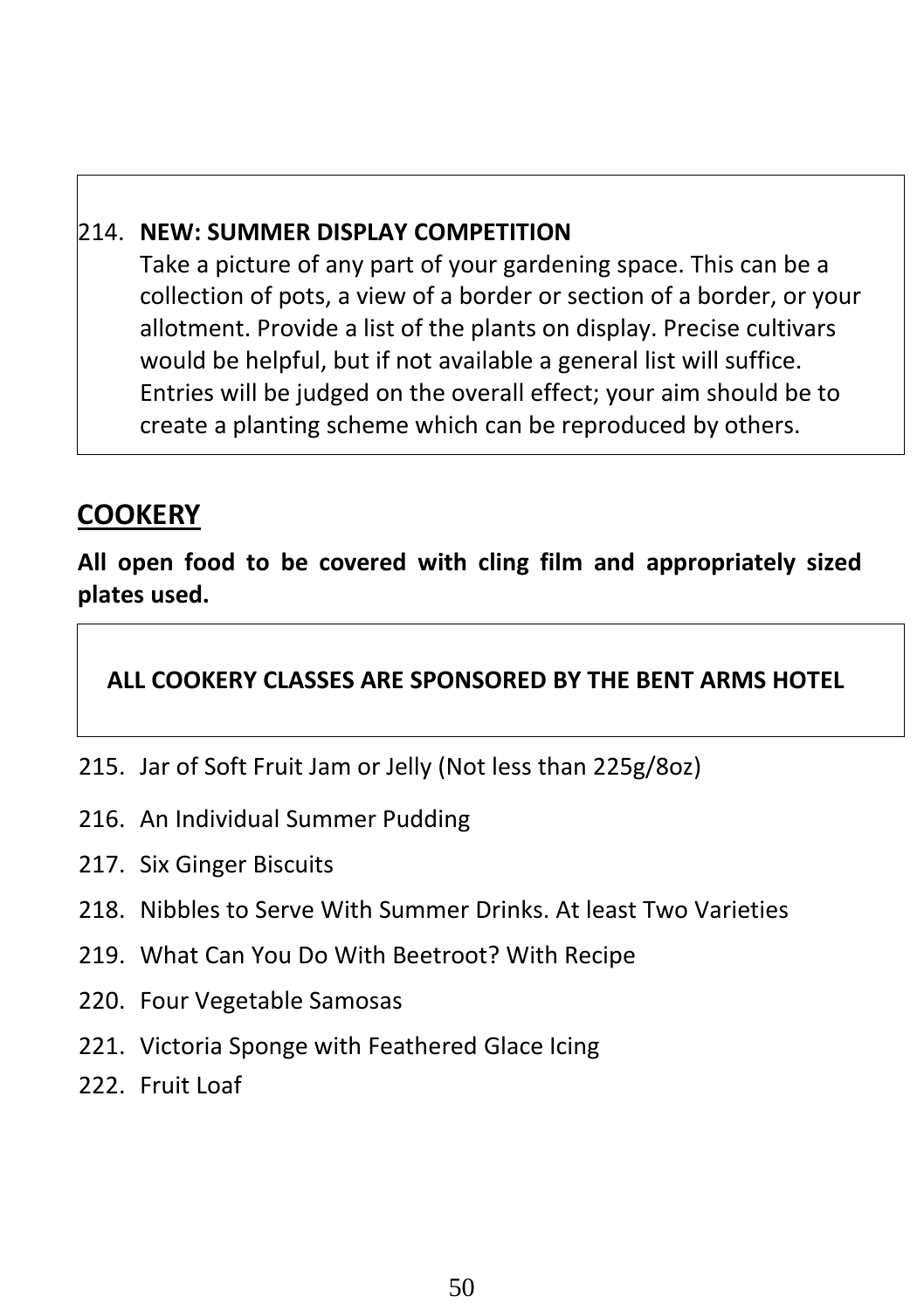# **HANDICRAFT**

- 225. Design a logo for the Society in any medium
- 226. An item of cross stitch
- 227. A picture in any medium
- 228. Homemade Home for a mouse or squirrel made of natural materials.
- 229. 'Hessian' make something interesting using hessian as a medium

# **PHOTOGRAPHIC**

**Photographs not to exceed 19x13cm(7x5in)**

**Any mounting not to exceed 25x21cm(10x8in)**

**Photographs must have no heading or writing on mounts**

## **RESTRICTED CLASS 230 IS FOR EXHIBITION WHO HAVE NEVER WON A FIRST PRIZE IN ANY PREVIOUS L.H.S. PHOTOGRAPHIC CLASS**

- 230. Wings
- 231. The Blues
- 232. A Sporting Moment
- 233. A Landscape Including a Sussex Church
- 234. A Rainy Day
- 235. Holiday
- 236. Dahlia Delights